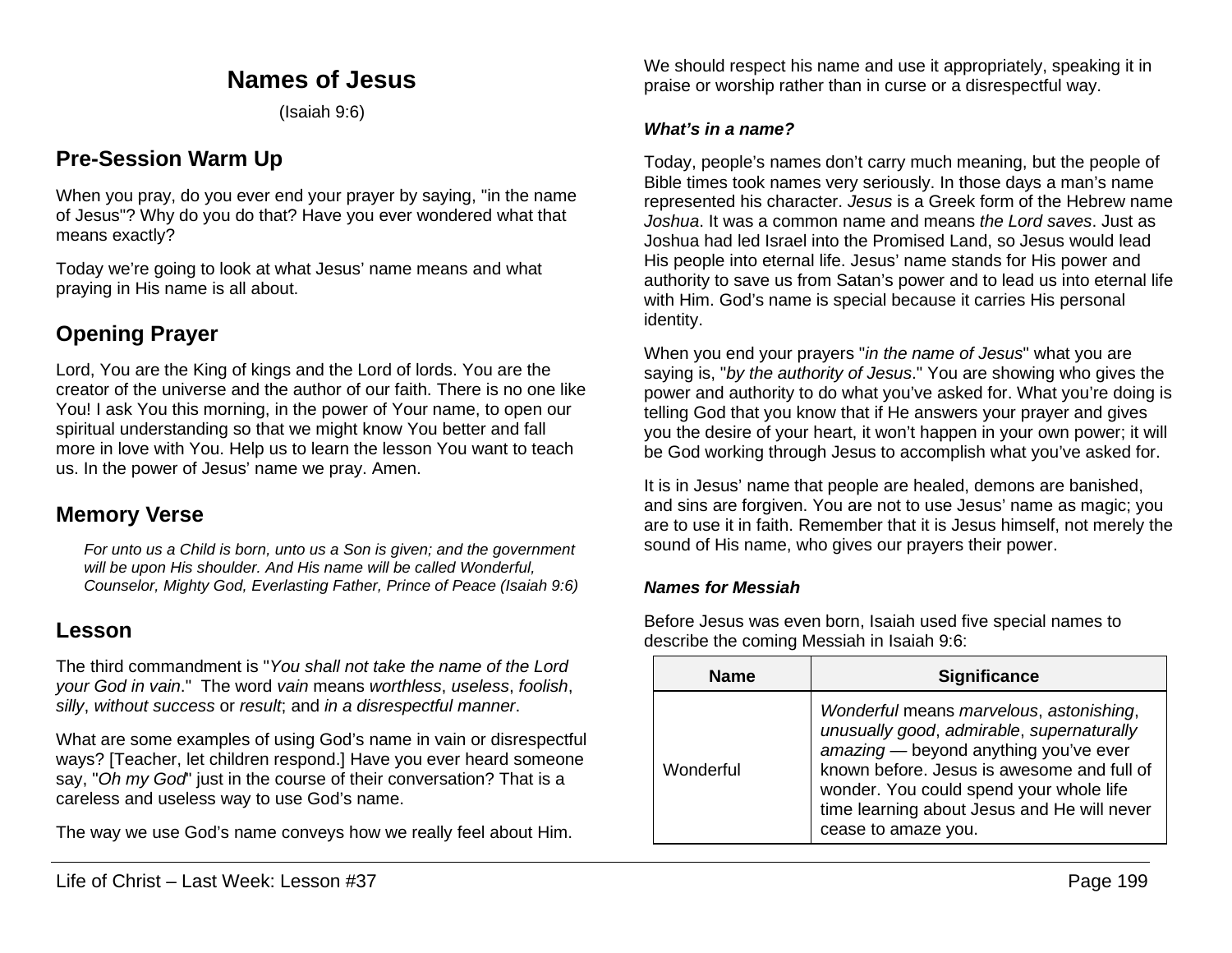| <b>Name</b>            | <b>Significance</b>                                                                                                                                                                                                                                                                                    |  |
|------------------------|--------------------------------------------------------------------------------------------------------------------------------------------------------------------------------------------------------------------------------------------------------------------------------------------------------|--|
| Counselor              | A counselor is one that gives advice. Jesus<br>never gives us bad advice. God's way is<br>always perfect. He would never lead you to<br>do a wrong thing.                                                                                                                                              |  |
| Mighty God             | God is all-powerful. He created the world by<br>just speaking it into existence. There is<br>nothing our God cannot do.                                                                                                                                                                                |  |
| Everlasting<br>Father  | He is timeless; He had no beginning and He<br>will have no end.<br>He is God our Father; guarding us,<br>supplying and caring for our needs. He's not                                                                                                                                                  |  |
|                        | like our earthly fathers who will sometimes<br>let us down or disappoint us. He will never<br>leave us nor forsake us. He always has our<br>best interest in mind.                                                                                                                                     |  |
| <b>Prince of Peace</b> | We can know His peace (Ephesians 2:13-<br>18). In the middle of a hard time in life, we<br>can draw upon the Lord for wholeness if we<br>feel like we're just falling apart; prosperity if<br>we feel like we're poor in spirit; and<br>tranquility if we're anxious or angry and<br>feeling agitated. |  |

Because He is the Mighty God, He can be a true Father to His people, He can bring lasting peace, and He can give counsel that is truly wonderful.

#### *Names and Titles of Jesus*

There are hundreds of names for Jesus in the Bible. If a name says something about a person's character, what do these titles of Jesus mean to us? (Teacher, write these on the board.)

| <b>Name</b>                            | Reference  | <b>Significance</b>                                                                                                                     |
|----------------------------------------|------------|-----------------------------------------------------------------------------------------------------------------------------------------|
| Advocate                               | 1 John 2:1 | Like a legal defender, Jesus<br>pleads our case before the<br>Father.                                                                   |
| Faithful and<br>True                   | Rev 19:11  | There is never any glitch in any<br>of His other characteristics. He<br>is always fair, merciful, full of<br>grace, tenderhearted, etc. |
| Savior                                 | Tit 3:6    | He paid the price for our sin;<br>He rescued us from the power<br>of Satan and from the penalty<br>of hell.                             |
| The way, the<br>truth, and the<br>life | John 14:6  | There is no other way to be<br>saved!                                                                                                   |

It's important to always use the name of God in a meaningful and respectful way. Next time you ask God for something and end your prayer by saying, "*in Jesus' name, Amen*" you are saying to God that because you know He is almighty, He is able to do whatever you ask. You know He can answer your prayer. And, because you know He is full of mercy and grace, he will answer your prayer if it is the best thing for you. You also know that because He loves you with a perfect love, you can trust that He will never give you anything that would be bad for you. So, if He doesn't give you what you're asking for, it could be that you're not ready for it or it's just not as good for you as you may think it might be.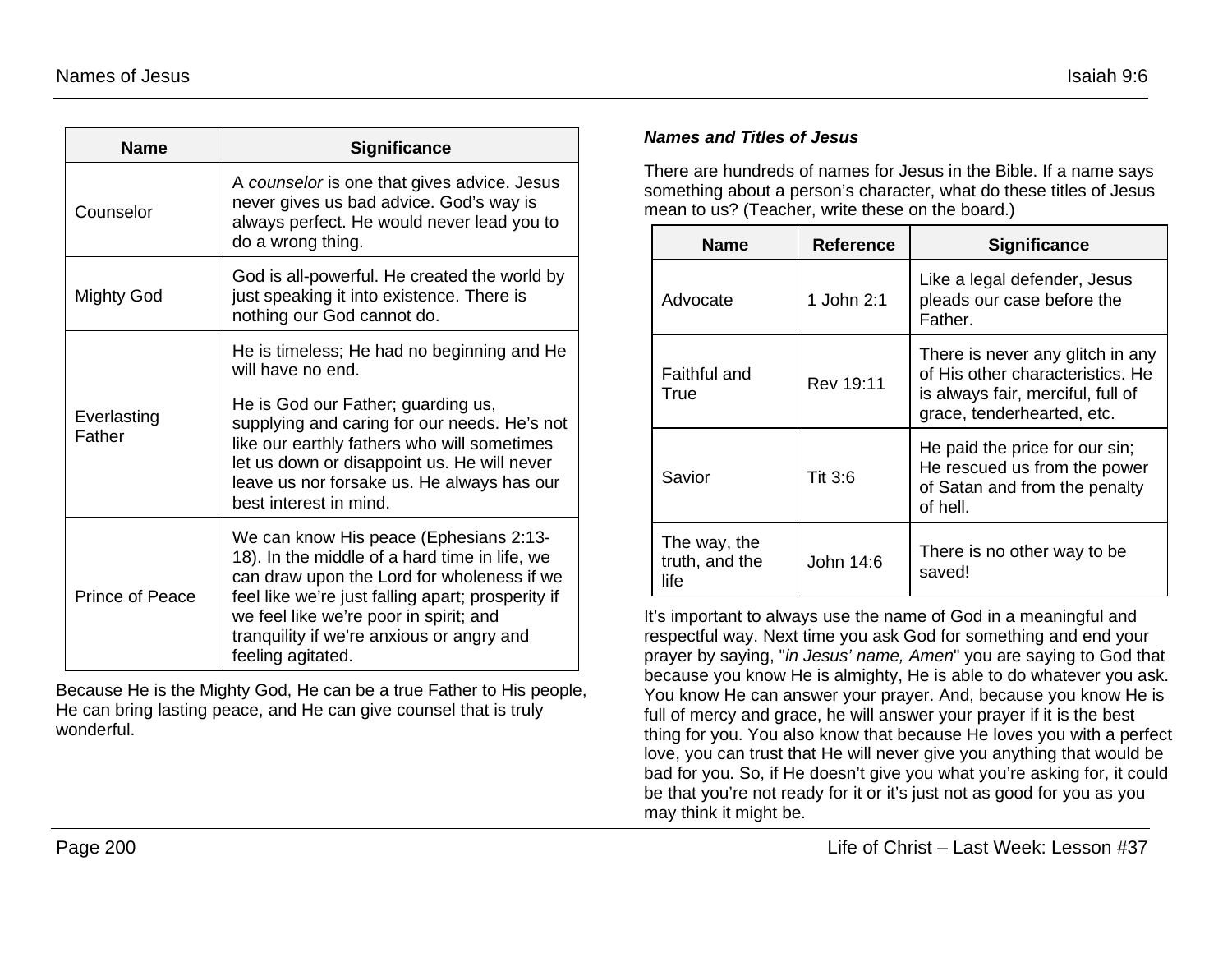In any case, He's a good God and He's well worth our praise and worship.

# **Closing Prayer**

Lord Jesus, thank You that You are so wonderful! I can't imagine what life would be like without knowing You. Thank You that You are a God that hears and answers prayers. Your ear is always bent towards us, listening to our prayers. And thank You that You are a God who loves to give Your children good things. It's wonderful being your kid, Lord. And, we look forward to being with You for all eternity in Heaven. In Jesus' name, we pray. Amen!

## **Learning Activities**

### **Craft Corner**

Have the children make a collage by writing the names of Jesus on a paper in creative ways using colorful markers, different sizes, etc.

### **Game Center**

Use the following questions in a game of your choice:

- 1. In Bible times, what special significance did people's names have? (A man's name represented his character.)
- 2. What does the name "Jesus" mean? (The Lord Saves.)
- 3. What importance does Jesus' name have? (It stands for His power and authority to save us from Satan's power and to lead us into eternal life with Him.)
- 4. What are some of the names Isaiah used to describe Jesus? (Wonderful, Counselor, Almighty God, Everlasting Father, Prince of Peace.)
- 5. What does *Wonderful* mean and how does this describe Jesus? (Marvelous, amazing. Jesus is awesome in all His ways.)
- 6. What does *Counselor* mean and how does this describe Jesus? (One that gives advice. God's way is perfect.)
- 7. What does *Mighty God* mean and how does this describe Jesus? (All powerful. There is nothing God can not do. Jesus is able to do all we ask.)
- 8. What does *Everlasting Father* mean and how does this describe Jesus? (Timeless; Guardian. Before the beginning began, Jesus was! God supplies all our needs.)
- 9. What does *Prince of Peace* mean and how does this describe Jesus? (Jesus is our peace in every circumstance.)
- 10. What are some other names of Jesus? (*Advocate*, *Faithful and True*, *Savior*, *The way, the truth and the life*.)
- 11. When you pray in Jesus' name, what are you saying to God? (You know that He is able to do what you've asked and is willing to do it if it's the right thing for you.)